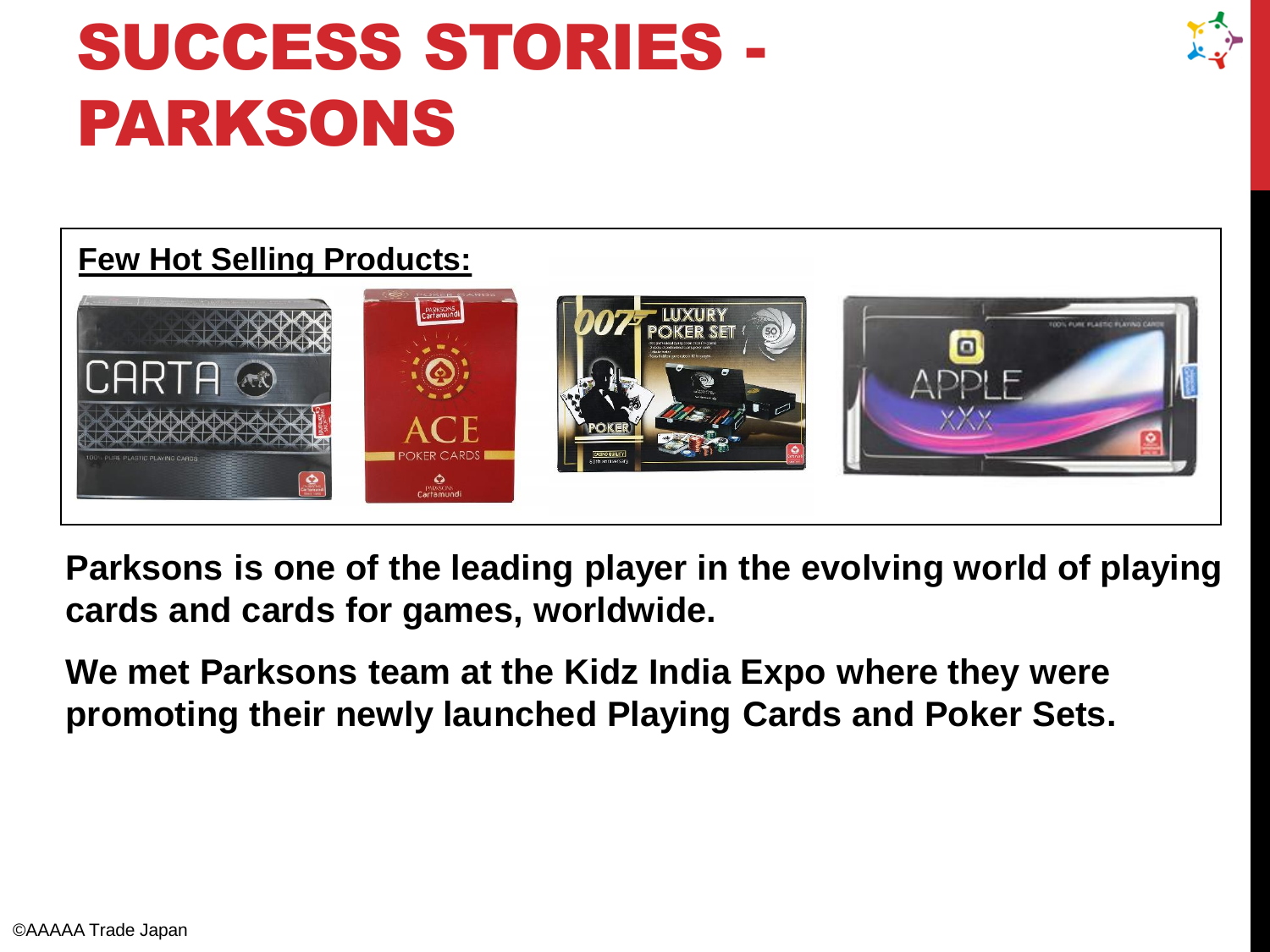# CARTA – CASE STUDY





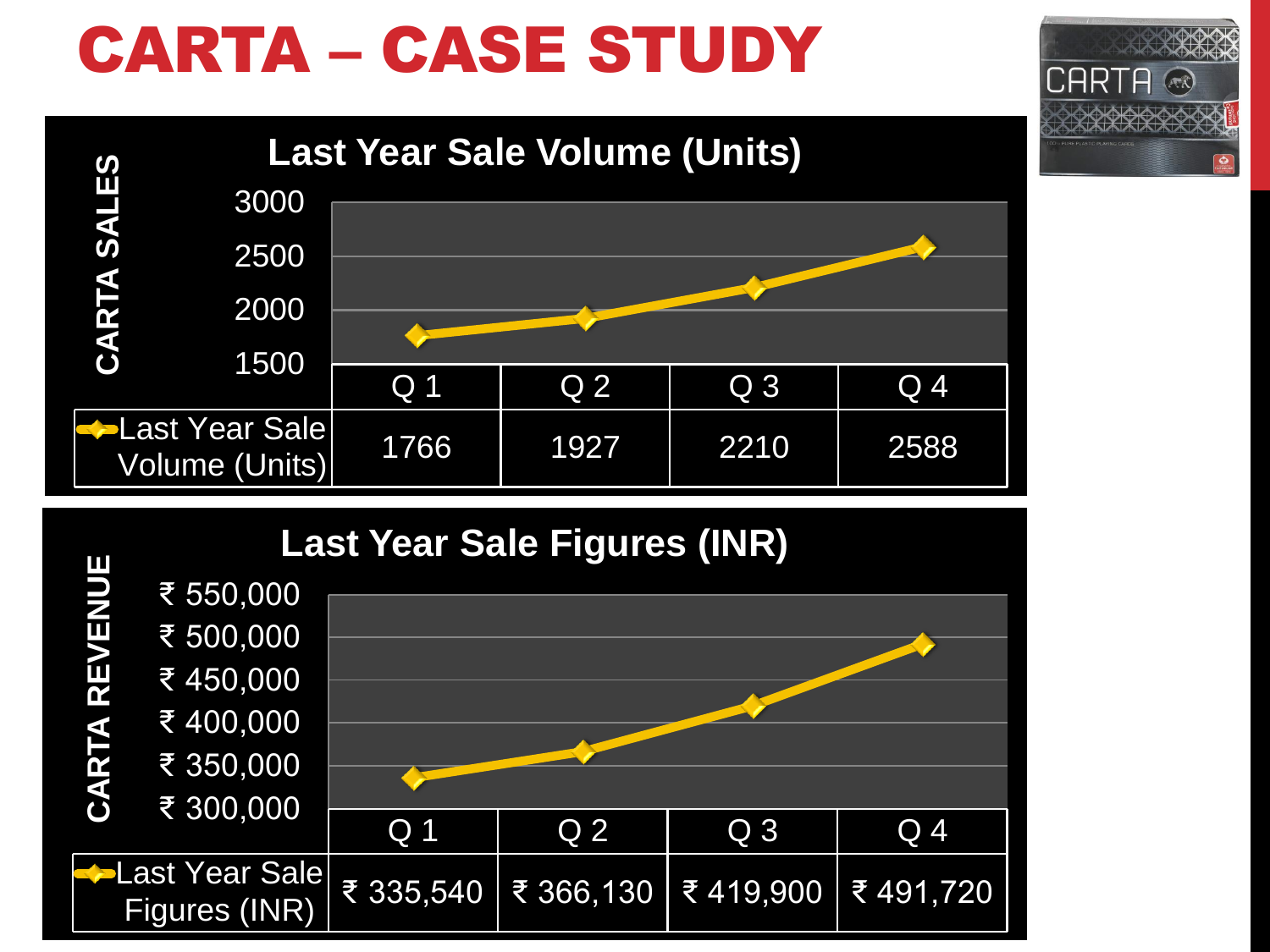# SUCCESS STORIES - THE BODY CARE

| <b>Few Hot Selling Products:</b>                                                      |                                                                                                                                                |                                      |              |                                                                                                                                                                            |  |
|---------------------------------------------------------------------------------------|------------------------------------------------------------------------------------------------------------------------------------------------|--------------------------------------|--------------|----------------------------------------------------------------------------------------------------------------------------------------------------------------------------|--|
| Body<br>The Body Care<br>Chocolate Wax<br>Hair Remover for<br>Arms, Under Arms & Legs | 「大きなもののたとうとうととととととしてくらにははなる」<br><b>ES-11-11-0-0-0-1 (EEEE)</b><br>The Body Care®<br><b>Sandal Face Pack</b><br>PARABEN FREE<br>With Sandal oil | The Body Care<br>Aloevera Facial Gel | <b>Excel</b> | LIPOSOLUBLE<br>chocolate crème wax<br>with argan of<br>helps remove to<br>removes in growth.<br>moisturising after feel<br>Non-Society<br>ell type of skin arcid sensitive |  |

**The Body Care is one of the leading manufacturers of cosmeceutical products since 1987.**

**We met The Body Care team at the Professional Beauty Expo where they were promoting their new and existing range of products.**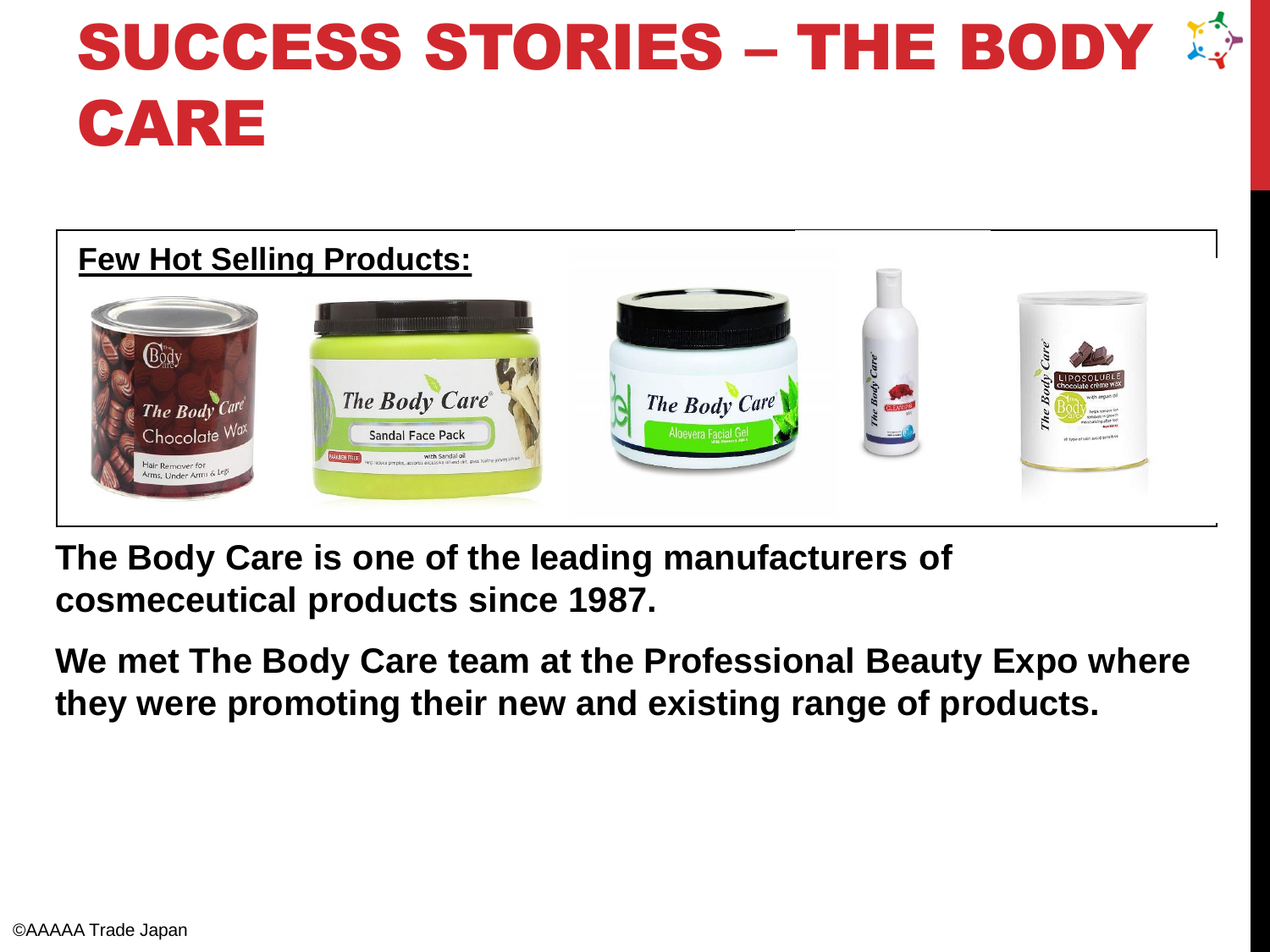### CHOCOLATE WAX – CASE STUDY

Body

The Body Ca Chocolate W Hair Remover for Arms, Under Arms &



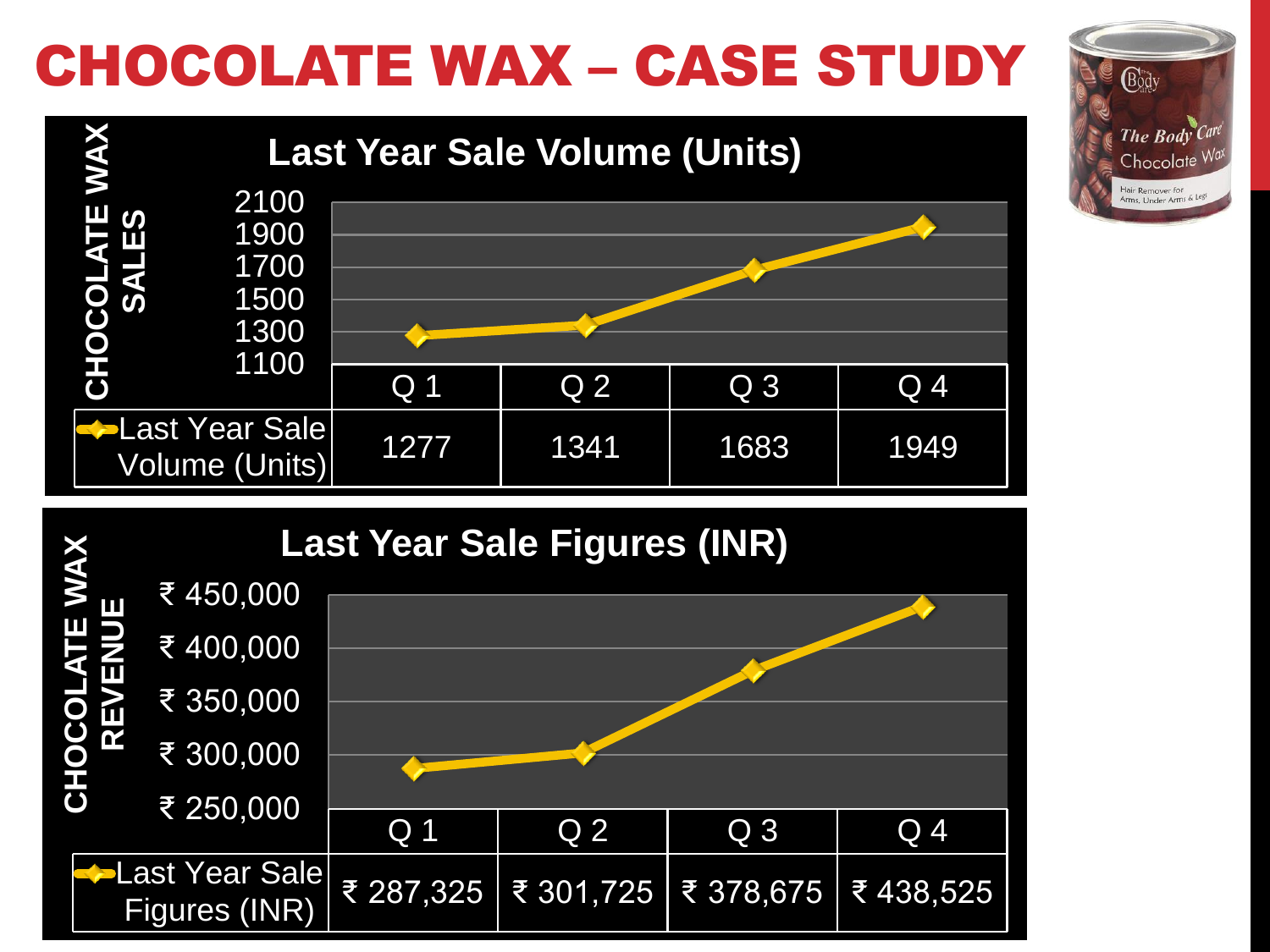![](_page_4_Picture_0.jpeg)

![](_page_4_Picture_1.jpeg)

**BOGA... be in style is one of the leading importers of fashion bags and accessories. They have multiple stores across Mumbai and Gujarat.**

**We met The Boga team at the Flea Market Expo where they were promoting their new range of bags and clutches.**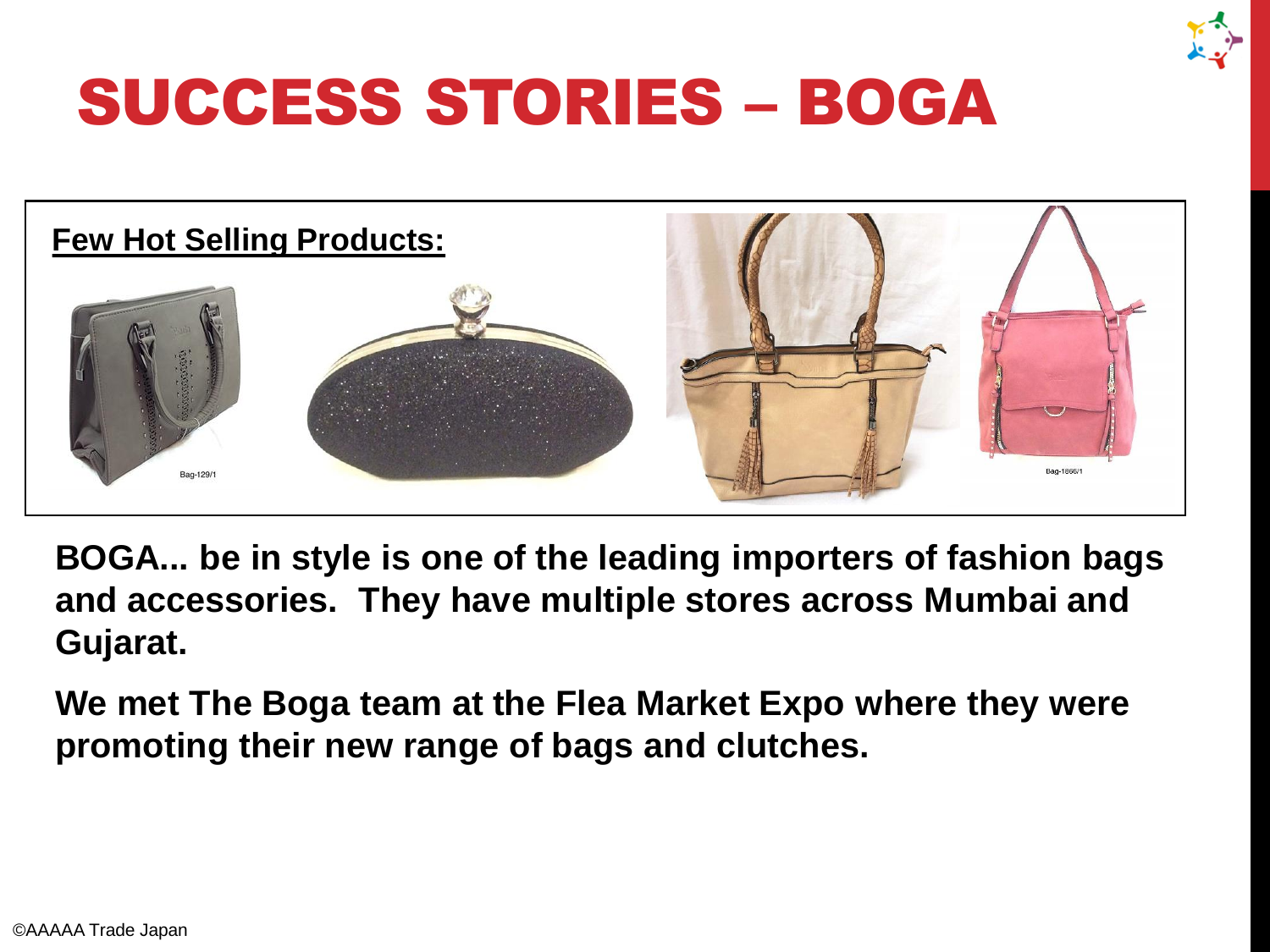# BOGA BAG – CASE STUDY

![](_page_5_Figure_1.jpeg)

![](_page_5_Figure_2.jpeg)

![](_page_5_Figure_3.jpeg)

![](_page_5_Picture_4.jpeg)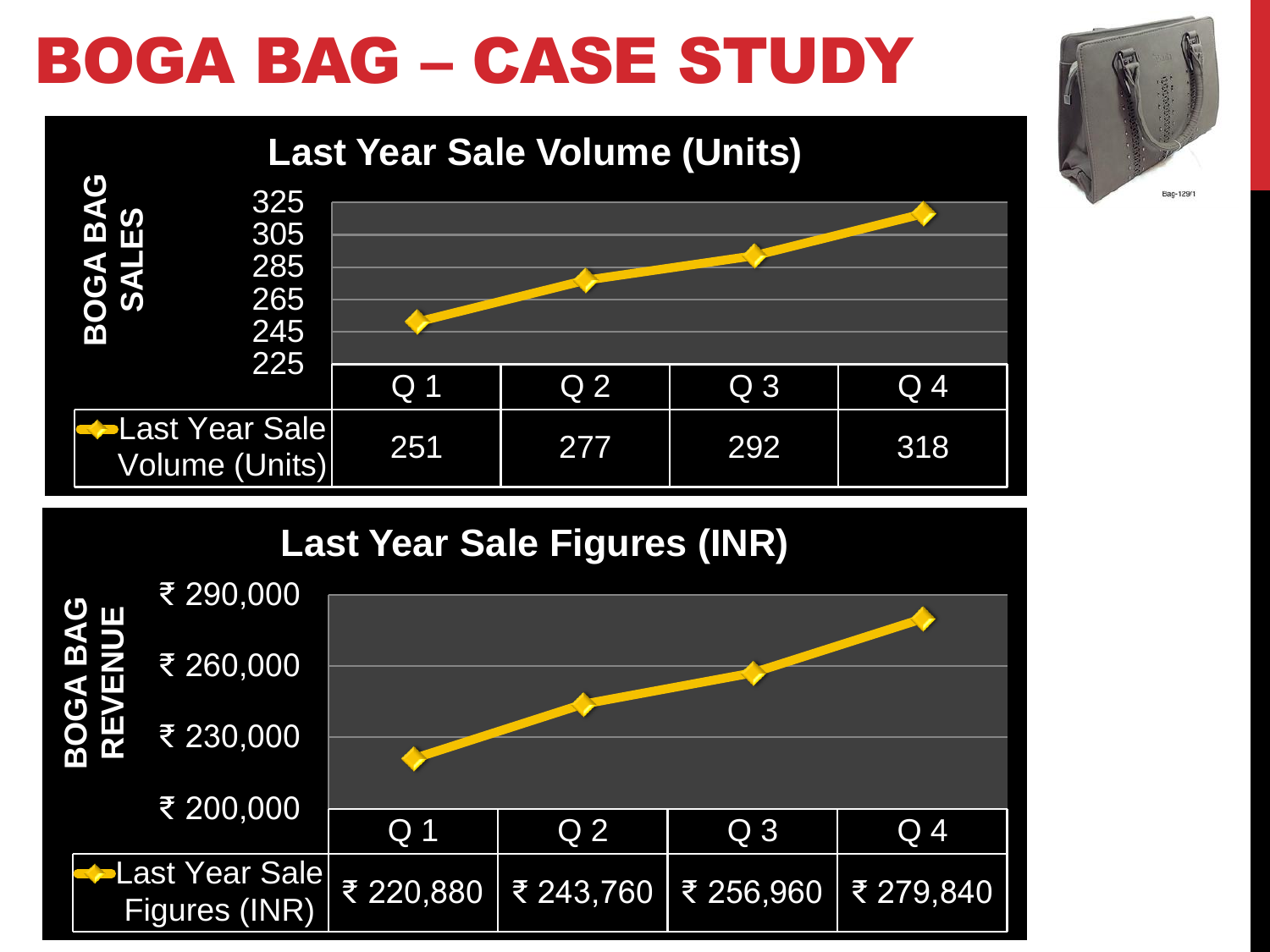### CHALLENGES FACED WHILE DOING E-COMMERCE BUSINESS

- 1) Necessary documents to start online selling
- 2) Fulfill the orders at peak time
- 3) Provide Logistics Support especially in rural & interior parts of India
- 4) Handle COD
- 5) Manage the return and refund
- 6) Handle Inventory
- 7) Provide Customer support service
- 8) Product Promotion & Running Deals
- 9) Handle Negative feedback from upset customers
- 10) Handle Fraudulent Buyers
- 11) Understanding State Tax and Implementation
- 12) Payment Reconciliation